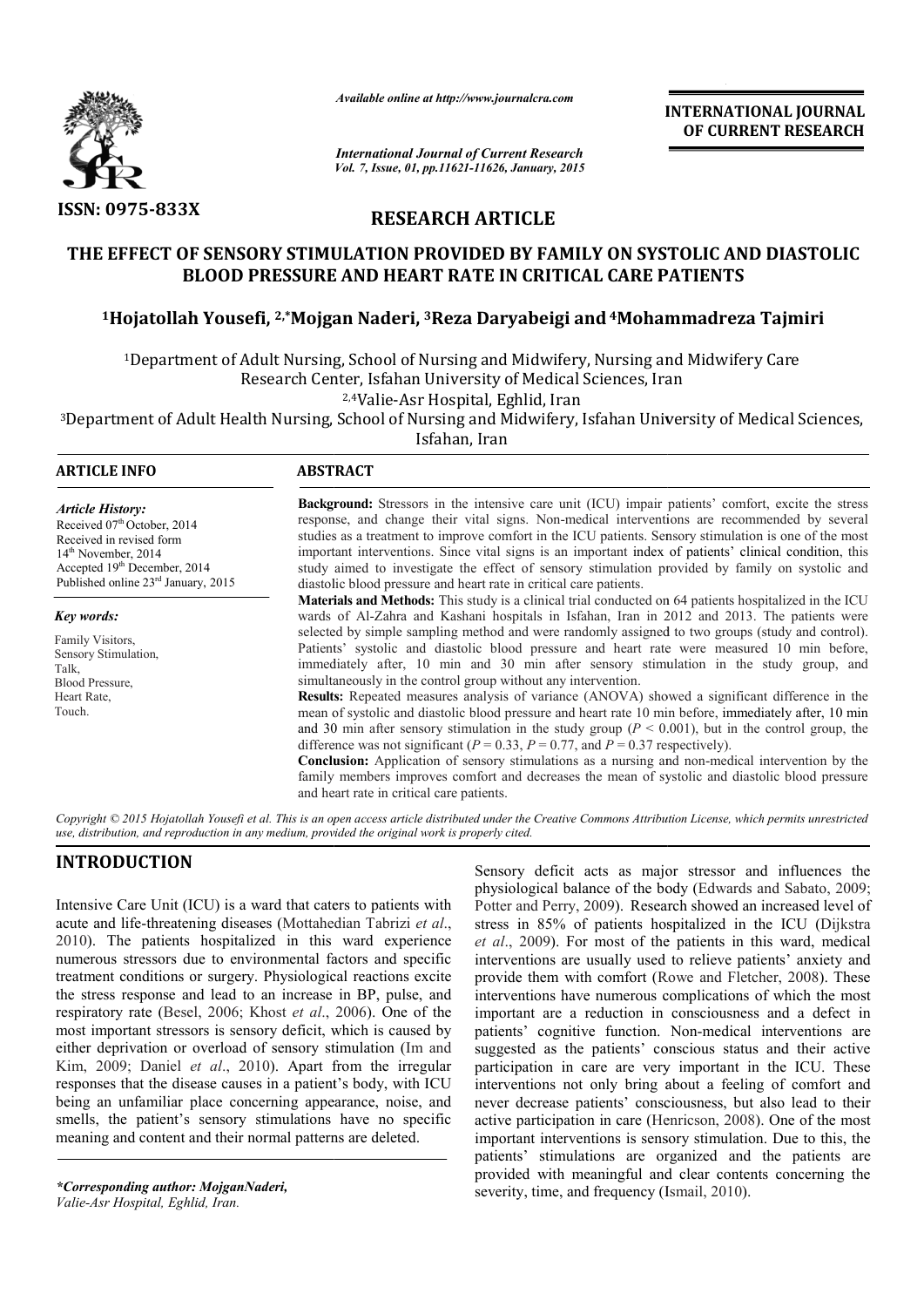Sensory stimulations can be applied to all five senses, but those of tactile and olfactory senses are more convenient, functional, and applicable (Abbasi *et al*., 2009; Bassampoor *et al*., 2007). Most of the studies have reported being in an unfamiliar environment and being far away from the family members as the most important causes for patients' anxiety (Abbasi *et al*., 2009; Oh and Seo, 2003; Kamrani *et al*., 2010; Wenham and Pittard, 2009; Ramont *et al*., 2010 and Coyer *et al*., 2007). Happ *et al.* stated that the patients discharged from ICU claimed that presence of their family members beside them made them stress free in the ICU (Happ *et al*., 2007). Eriksson and Bergbom stated that presence of a beloved person means a real touch for the patients and gives them the power and hope to face a serious disease (Eriksson and Bergbom, 2007). Therefore, it can be concluded that presence of family members, in addition to helping the family, copes with the crisis by changing the patients' sensory stimulations to a meaningful content and promoting patients' peace and comfort through making a supporting and familiar environment (Ramont *et al*., 2010; Coyer *et al*., 2007). Unfortunately, 44% of ICU wards prohibit the entry and presence of patients' families and argue that by this, patients' physiological stress is increased (Hajihosseini *et al*., 2006).

Those ICU wards in which the family members are permitted to enter have no specific program to apply sensory stimulations. So, the family members enter the ward with no special training and they are often worried as to how to provide their patients with peace and comfort (Sole *et al*., 2009; Olsen *et al*., 2009). As the care of all patients is to be administered by nurses, they are responsible for applying sensory stimulations and can involve family members in helping their patients. They should detect appropriate sensory stimulations with the help of the family members and provide the patients with an environment rich in meaningful stimulations (Bassampoor *et al*., 2007; Hajihosseini *et al*., 2006 and Kavousipour *et al*., 2007). As nurses are accountable for what they do, they have the right to know the effects of nursing interventions on the patients. Control of hemodynamic status is a routine and vital function in the intensive care unit and helps us to monitor the general health of patients and to identify responses to physical and psychological stress, and medical and nursing interventions. In fact, temperature, pulse and blood pressure are the most common indicators measured by health care workers and they show the normal functioning of the circulatory, respiratory, nervous system (Rivera-Fernandez *et al*., 2007; Imani *et al*., 2009).

Abbasi *et al*. (2009), studied the effects of touch and talk by family members on patient's level of consciousness in intensive care units and announced that this intervention improve the level of consciousness of the patients (Abbasi *et al*., 2009). Henrykson *et al*. in 2008 investigated impact touch on patients' vital signs and showed that touches has no effect on systolic pressure and heart rate (Henricson *et al* ., 2008). Haj Hussein *et al.* study on the effect of twenty minutes of sensory stimulation with massage on vital signs of comatose patients' in intensive care for three days showed a significant decreases on patients' pulse, blood pressure and breathing (Hajihosseini *et al*., 2006). Cambron, Dexheimer and Coe (2006) study on effect of sensory stimulation on blood pressure and suggest that painful sensory stimulation such as painful massage significant increase in blood pressure and non-painful massage decrease blood pressure, but there is no significant between two groups (Cambron and Dexheimer 2006). In auditory stimulations, most of investigations study the impact of music on patients' vital signs, but they used sound of family members in a few studies. Dijkstra *et al.* (2009) assessed the effect of music on vital signs of hospitalized patients in critical care unit, and had no significant difference on physiological parameters (Dijkstra *et al*., 2009). Thomas and *et al* (2010) used music in their study on cycle cell anemia patients in control group and music with touch in study group, but they did not found significant difference on patients' vital signs (Thomas, 2012). Puggina, Silva and Santos (2011) compare a familiar music and a recorded voice of family members for changing in vital sign, and reported that voice of family members is a more powerful stimulator than familiar music (Puggina and Silva, 2012). Based on all the above-mentioned issues, and challenges that still 44% of the personnel of special wards is prevented from entering the family members (Sole and Klein, 2009), and there is no special program for sensory stimulation or visiting of patients in these wards, we conducted the present study to investigate the effect of sensory stimulation provided by family on arterial blood pressure and heart rate in critical care patients.

#### **MATERIALS AND METHODS**

This is a two-group clinical trial (IRCT2013110215241N1). The subjects comprised 64 patients hospitalized in the ICUs of Al-Zahra and Kashani hospitals affiliated to Isfahan University of Medical Sciences from December 2012 to June 2013. They satisfied the inclusion criteria and were selected through convenient sampling. The inclusion criteria were age 18–60 years; admission in the ICU ward for  $>24$  h;  $9 \leq$  Glasgow Coma Scale  $(GCS) \leq 12$ ; having taken tranquilizers and narcotics (if needed) at least 6 h prior to the time of sampling; no addiction to smoking, alcohol, or drugs; no mental, hearing, or dermatological problems; availability of the patient's beloved person; no intake of medications like nitroglycerin, dopamine, or dobutamine at the time of the sampling; and hemodynamic stability on the day of research (pulse 60–100/min, mean BP >65 mmHg, and  $O_2$  saturation>90%). To conduct sampling, after obtaining approval from the Isfahan University ethics committee and a written permission from the university hospitals' authorities, the researcher referred to the research environment daily and selected the patients meeting the inclusion criteria. Then an informed written consent was obtained from the legal guardian of the patient if he/she was interested in participating in the study, and the subject was assigned to study or control group through random allocation. Sampling continued simultaneously until 32 subjects were assigned to the study and control groups.

Data were collected in a two-section questionnaire by questioning the patient's accompanying person, referring to the patient's file and the measurements of the physiological values. The first section was on subjects' demographic information and the second section contained an systolic and diastolic blood pressure and heart rate record form. This questionnaire was designed by the researcher based on a review of text books and similar articles and its content validity was established.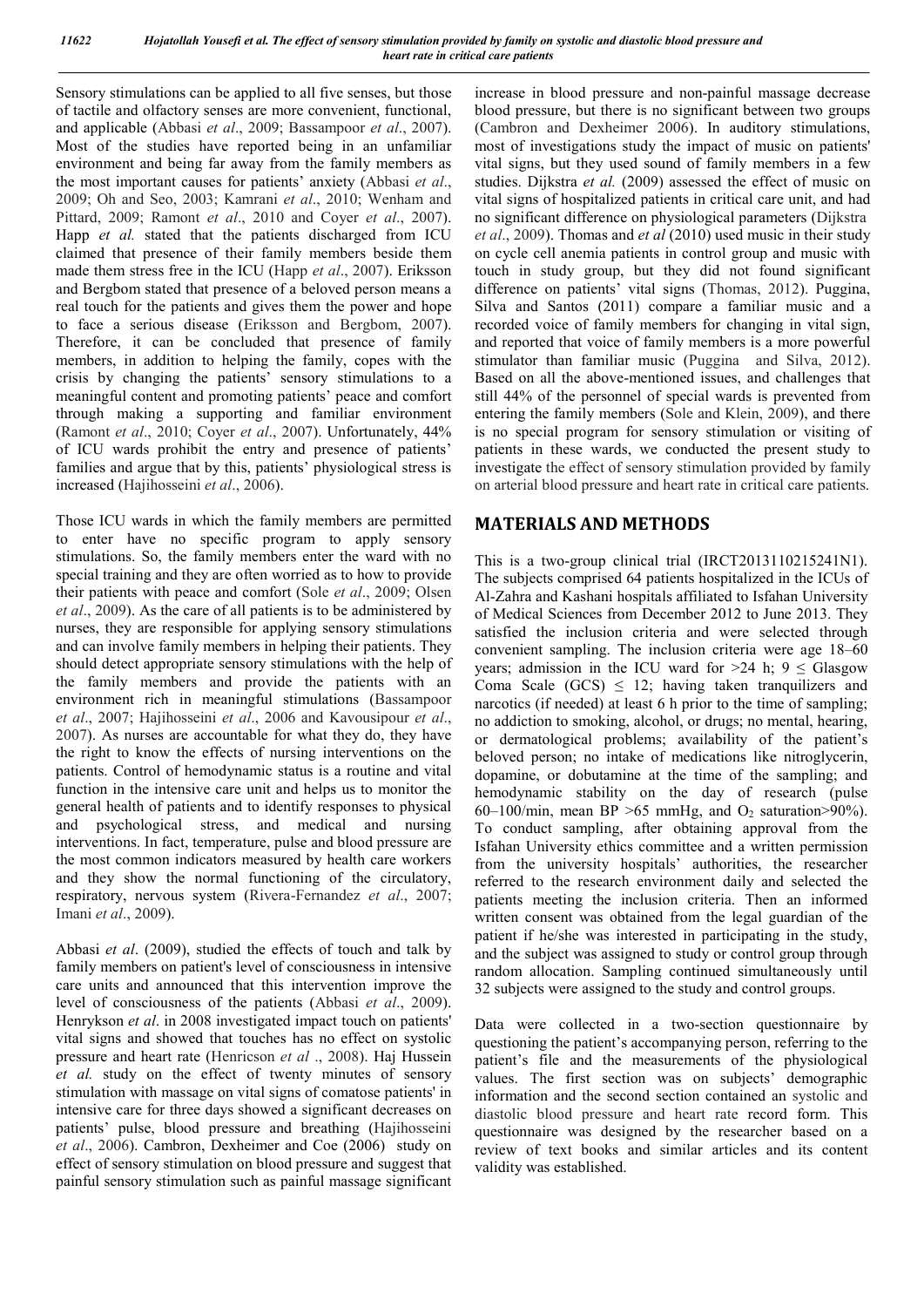Reliability of the systolic and diastolic blood pressure and heart rate record form was confirmed by  $r = 0.93$ . To measure the systolic and diastolic blood pressure and heart rate, a monitoring device (Pooyandegan Rah Saadat Co., Ltd, Tehran, Iran) with a standard cuff was connected to the patient. Its validity was confirmed by its popular brand name and calibration at the time of study. After selection of the subjects and obtaining the written informed consents from their legal guardians, the researcher completed the demographic information questionnaire and then educated the patients' beloved person concerning the correct method of intervention (touching and talking to the patient). Next, patient's systolic and diastolic blood pressure and heart rate was checked and recorded as a dependent variable twice a day between 10–12 AM and 3–5 PM, 10 min before intervention.

In the study group, the environment was kept peaceful and quiet for 10 min. Then, after washing and disinfecting the hands by antibacterial gel and wearing a gown and sleepers, a family member sat by the patient, held the patient's hand smoothly, touched and called the patient by his/her name, and greeted and talked to him/her for 5 min about the trend of recovery and the ongoing interventions. After 5 min, there was 1 min of silence and no touch. The related family member again touched the patient's head and face smoothly and oriented him/her to the current time and talked about household events and family members for 5 min. After a minute of silence, finally, the relative held the patient's hands, touched him/her, wished him/her good health, and said good bye in the final 5 min. Except for emergency interventions leading to patient's exclusion from the study, no more extra intervention was conducted for the patients and peace and quietness prevailed around the patient. At the end of intervention, the family member left the ward and patient's systolic and diastolic blood pressure and heart rate was checked on the monitoring device and recorded immediately after, 10 min after, and 30 min after intervention. In the control group, subjects' systolic and diastolic blood pressure and heart rate was checked and recorded by the monitoring device with no intervention, at time points of 0, 27, 37, and 57 min.

The families of control subjects were permitted to meet, touch, and talk to their patients after study. It should be noted that the intervention technique and the time points of systolic and diastolic blood pressure and heart rate measurements were designed and finally modified based on related texts and nurses' experiences in the ICU and after checking with some of the teachers in Nursing and Midwifery School of Isfahan University of Medical Sciences as well as the nurses working in ICU. Data were analyzed by descriptive statistical tests including frequency distribution tables and distribution, mean and SD, and inferential statistical tests such as chi-square, Mann–Whitney, independent *t*-test, repeated measure analysis of variance (ANOVA), and Least Significant Difference (LSD) *post hoc* test through SPSS version 16.

#### **RESULTS**

The findings showed no significant difference in demographic variables such as sex, patient's age, family member's age, hospitalization length, GCS, patient's education, family member's education, and patient's hospitalization service in the study and control groups Table 1. Most of the subjects were self-employed in the study and control groups (53.1%). About 50% and 56.2% of the family members were homemakers in the study and control groups, respectively. Family members were the patients' spouses in about 50% in the study group and 53.1% in control group. About 59.4% of subjects in the study group and 65.6% in the control group were connected to ventilator. Chi-square test showed that the study and control groups were absolutely homogenous concerning demographic variables. In the study group, repeated measure ANOVA showed a significant difference in mean systolic and diastolic blood pressure and heart rate at four time points  $(P < 0.001)$ , and mean of systolic and diastolic blood pressure and heart rate decreased, but these mean values showed no significant difference in the control group (P=0.8, P=0.52, and P=0.78 respectively) Table 2.

| Group                     | Variable          | Study | Control | $\overline{P}$ |  |
|---------------------------|-------------------|-------|---------|----------------|--|
| <b>Sex</b>                | Male              | 71.9% | 75%     | 0.78           |  |
|                           | Female            | 28.1% | 25%     |                |  |
| Patients' age             | Mean              | 38.7  | 41.3    | 0.46           |  |
| Family member's age       | Mean              | 41.1  | 39.5    | 0.58           |  |
| Level of consciousness    | Mean              | 10.7  | 10.6    | 0.74           |  |
| Hospitalization length    | Days              | 10.6  | 9.97    | 0.8            |  |
|                           | Internal ward     | 21.9% | 21.9%   |                |  |
| Admitted in               | General surgery   | 28.1% | 28.1%   |                |  |
|                           | Neurosurgery ward | 50%   | 50%     |                |  |
|                           | Single            | 28.1% | 21.9%   |                |  |
|                           | Married           | 68.8% | 68.8%   | 0.58           |  |
| Marital status            | Divorced          | 3.1%  | 6.2%    |                |  |
|                           | Widowed           | $0\%$ | 3.1%    |                |  |
|                           | Illiterate        | 3.1%  | 3.1%    |                |  |
|                           | Primary school    | 40.6% | 37.5%   | 0.77           |  |
| Family member's education | High school       | 34.4  | 34.4    |                |  |
|                           | University        | 21.9% | 25%     |                |  |
|                           | Illiterate        | 3.1%  | $0\%$   |                |  |
| Patient's education       | Primary school    | 37.5% | 40.6%   | 0.97           |  |
|                           | High school       | 34.4% | 37.5%   |                |  |
|                           | University        | 25%   | 21.9%   |                |  |

**Table 1. Comparison of demographic variables of control and study groups**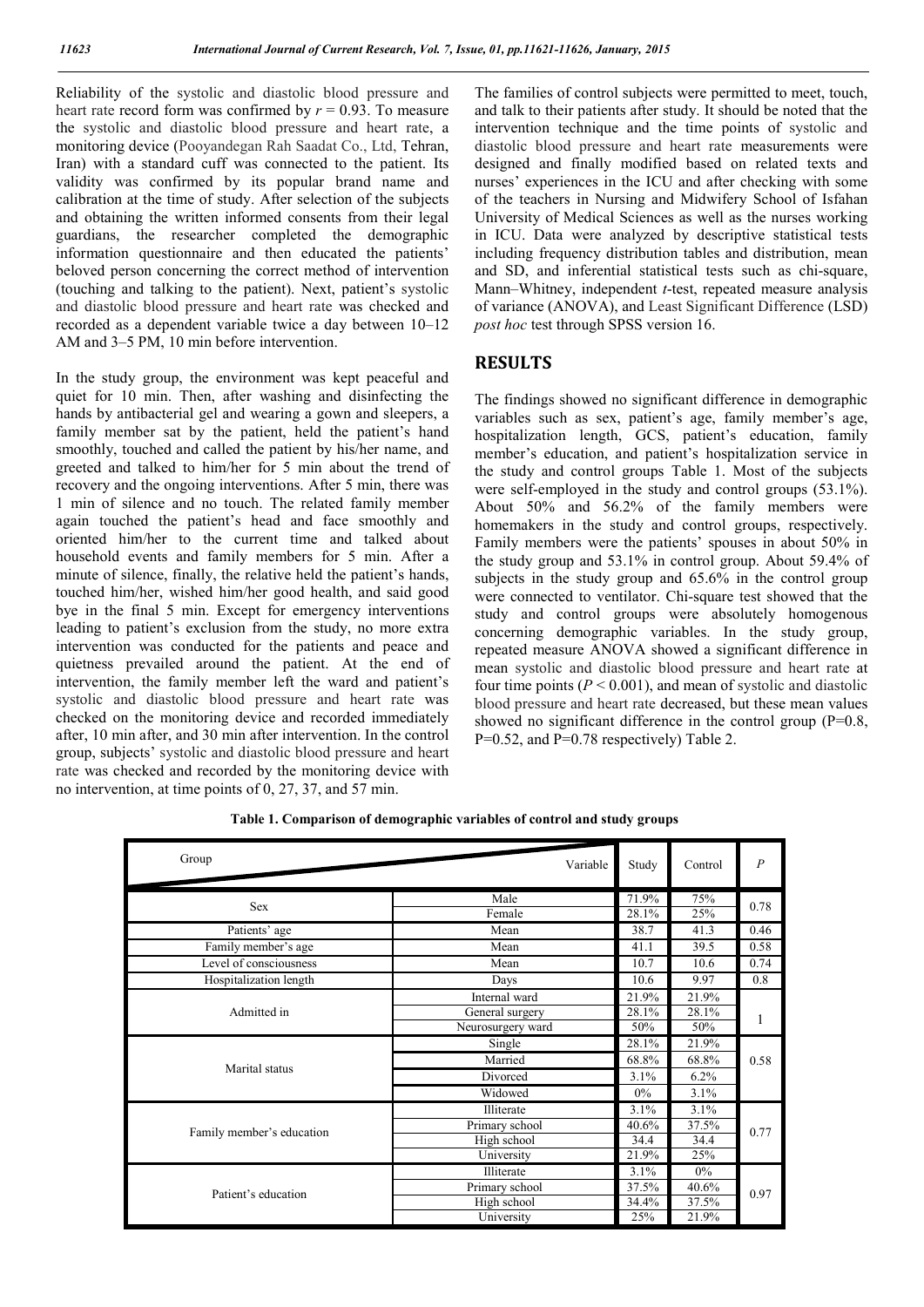| Table 2. Comparison of mean changes of systolic and diastolic blood pressure and heart rate before, immediately |
|-----------------------------------------------------------------------------------------------------------------|
| after, 10 and 30 min after intervention in the control and study groups                                         |

| Group                                                      |                   |                  | Study     |       | Control   |       |  |
|------------------------------------------------------------|-------------------|------------------|-----------|-------|-----------|-------|--|
|                                                            |                   | Mean             | <b>SD</b> | Mean  | <b>SD</b> |       |  |
| Intervention time                                          |                   |                  |           |       |           |       |  |
| <b>Blood</b><br>Systolic                                   | 10 min before     |                  | 127.03    | 17.9  | 127.3     | 15.1  |  |
|                                                            | Immediately after |                  | 124.3     | 20.8  | 126.8     | 15.2  |  |
| pressure                                                   | 10 min after      |                  | 120.7     | 18.7  | 127.2     | 14.6  |  |
|                                                            | 30 min after      |                  | 118.07    | 18.8  | 127.5     | 14.96 |  |
| $\overline{F}$<br>Repeated measure ANOVA<br>$\overline{P}$ |                   |                  | 20.3      |       | 0.33      |       |  |
|                                                            |                   |                  | < 0.001   |       | 0.8       |       |  |
|                                                            | 10 min before     |                  | 79.95     | 11.3  | 80.6      | 11.5  |  |
| Diastolic<br><b>Blood</b>                                  | Immediately after |                  | 78.2      | 14.03 | 80.8      | 10.99 |  |
| pressure                                                   | 10 min after      |                  | 74.9      | 13.7  | 80.7      | 11.6  |  |
|                                                            | 30 min after      |                  | 71.6      | 12.8  | 80        | 12.1  |  |
| $\overline{F}$                                             |                   |                  | 47.06     |       | 0.77      |       |  |
| $\overline{P}$<br>Repeated measure ANOVA                   |                   |                  | < 0.001   |       | 0.52      |       |  |
| Heart rate                                                 | 10 min before     |                  | 87.7      | 12.5  | 87.1      | 11.2  |  |
|                                                            | Immediately after |                  | 84.6      | 14.3  | 87.03     | 11.6  |  |
|                                                            | 10 min after      |                  | 82.3      | 14.8  | 87.2      | 11.8  |  |
|                                                            | 30 min after      |                  | 79.4      | 15.7  | 87.6      | 12.2  |  |
| Repeated measure ANOVA                                     |                   | $\overline{F}$   | 18.19     |       | 0.37      |       |  |
|                                                            |                   | $\boldsymbol{P}$ | < 0.001   |       | 0.78      |       |  |

| Table 3. Comparison of mean changes of systolic and diastolic blood pressure and heart rate before, immediately |
|-----------------------------------------------------------------------------------------------------------------|
| after, 10 and 30 min after intervention one by one variables in the control and study groups                    |

| Group                          |                                                          | Study              |           | Control            |           | Independent t-test |      |
|--------------------------------|----------------------------------------------------------|--------------------|-----------|--------------------|-----------|--------------------|------|
|                                | Time                                                     | Mean<br>difference | <b>SD</b> | Mean<br>difference | <b>SD</b> | $\boldsymbol{P}$   |      |
| systolic<br>blood<br>pressure  | Immediately after intervention compared to 10 min before | $-2.8$             | 6.4       | $-0.5$             | 4.8       | 0.022              | 2.32 |
|                                | 10 min after intervention compared to 10 min before      | $-6.4$             | 7.4       | $-0.09$            | 4.4       | < 0.001            | 5.8  |
|                                | 30 min after intervention compared to 10 min before      | $-8.95$            | 9.4       | 0.2                | 5.6       | < 0.001            | 6.67 |
|                                | 10 min after intervention compared to immediately after  | $-3.6$             | 5.6       | 0.4                | 5.4       | < 0.001            | 4.04 |
|                                | 30 min after intervention compared to immediately after  | $-6.2$             | 8.6       | 0.6                | 5.8       | < 0.001            | 5.23 |
|                                | 30 min after intervention compared to 10 min after       | $-2.6$             | 6.4       | 0.3                | 4.6       | 0.004              | 2.91 |
| Diastolic<br>blood<br>pressure | Immediately after intervention compared to 10 min before | $-1.8$             | 6.4       | 0.2                | 5.4       | 0.06               | 1.91 |
|                                | 10 min after intervention compared to 10 min before      | $-5.06$            | 6.5       | 0.1                | 5.3       | < 0.001            | 1.91 |
|                                | 30 min after intervention compared to 10 min before      | $-8.3$             | 6.6       | $-0.6$             | 6.2       | < 0.001            | 6.88 |
|                                | 10 min after intervention compared to immediately after  | $-3.3$             | 3.9       | $-0.09$            | 3.9       | < 0.001            | 4.63 |
|                                | 30 min after intervention compared to immediately after  | $-6.5$             | 5.2       | $-0.8$             | 4.9       | < 0.001            | 6.43 |
|                                | 30 min after intervention compared to 10 min after       | $-3.3$             | 3.4       | $-0.7$             | 3.8       | < 0.001            | 4.01 |
| Heart<br>Rate                  | Immediately after intervention compared to 10 min before | $-3.1$             | 5.5       | $-0.09$            | 2.8       | < 0.001            | 3.95 |
|                                | 10 min after intervention compared to 10 min before      | $-5.06$            | 6.5       | 0.1                | 5.3       | < 0.001            | 4.92 |
|                                | 30 min after intervention compared to 10 min before      | $-8.4$             | 9.3       | 0.5                | 5.5       | < 0.001            | 6.59 |
|                                | 10 min after intervention compared to immediately after  | $-2.3$             | 5.5       | 0.2                | 5.07      | < 0.001            | 2.7  |
|                                | 30 min after intervention compared to immediately after  | $-5.2$             | 7.8       | 0.6                | 5.8       | < 0.001            | 4.8  |
|                                | 30 min after intervention compared to 10 min after       | $-2.9$             | 3.6       | 0.4                | 2.96      | < 0.001            | 2.38 |

Independent *t*-test showed a significant difference in mean changes of systolic and diastolic blood pressure and heart rate 10 min after intervention compared to 10 min before that (*P* < 0.001,  $P < 0.001$ , and  $P < 0.001$ ), 30 min after intervention compared to 10 min before that  $(P < 0.001, P < 0.001,$  and  $P <$ 0.001), 10 min after intervention compared to immediately after that (*P* < 0.001, *P* < 0.001, and *P* < 0.001), 30 min after intervention compared to immediately after that  $(P = 0.004, P)$  $\leq$  0.001, and *P* = 0.004), and 30 min after intervention compared to 10 min after that  $(P = 0.004, P \le 0.001,$  and  $P \le$ 0.001) in the study and control groups respectively Table 3.

#### **DISCUSSION**

The results obtained in the study show that presentation of sensory stimulations by family members decreased mean systolic and diastolic blood pressure and heart rate of the

patients hospitalized in the ICU, due to which there was a significant difference between these parameters 10 min before intervention and immediately after that, and 10 and 30 min after intervention. As only one sensory stimulation was applied and the family was not involved in the intervention in most of the studies, comparison of the results of the present study with other quantitative studies is difficult. Keshavarz *et al.* reported that Quran voice decrease heart and respiratory rate immediately after intervention compared to 10 min after intervention in premature newborn in the ICU (Keshavars *et al*., 2010). Shirvani *et al.* also reported that Quran voice, as an auditory stimulation, decrease systolic and diastolic blood pressure and heart rate in unconsciousness patients (Shirvani *et al*., 2013). Nilsson (2009) used a unique piece of music for all patients in first day after surgery in critical heart surgery ward, and reported no effect on mean arterial pressure and heart and respiratory rate of patients (Nilsson, 2009).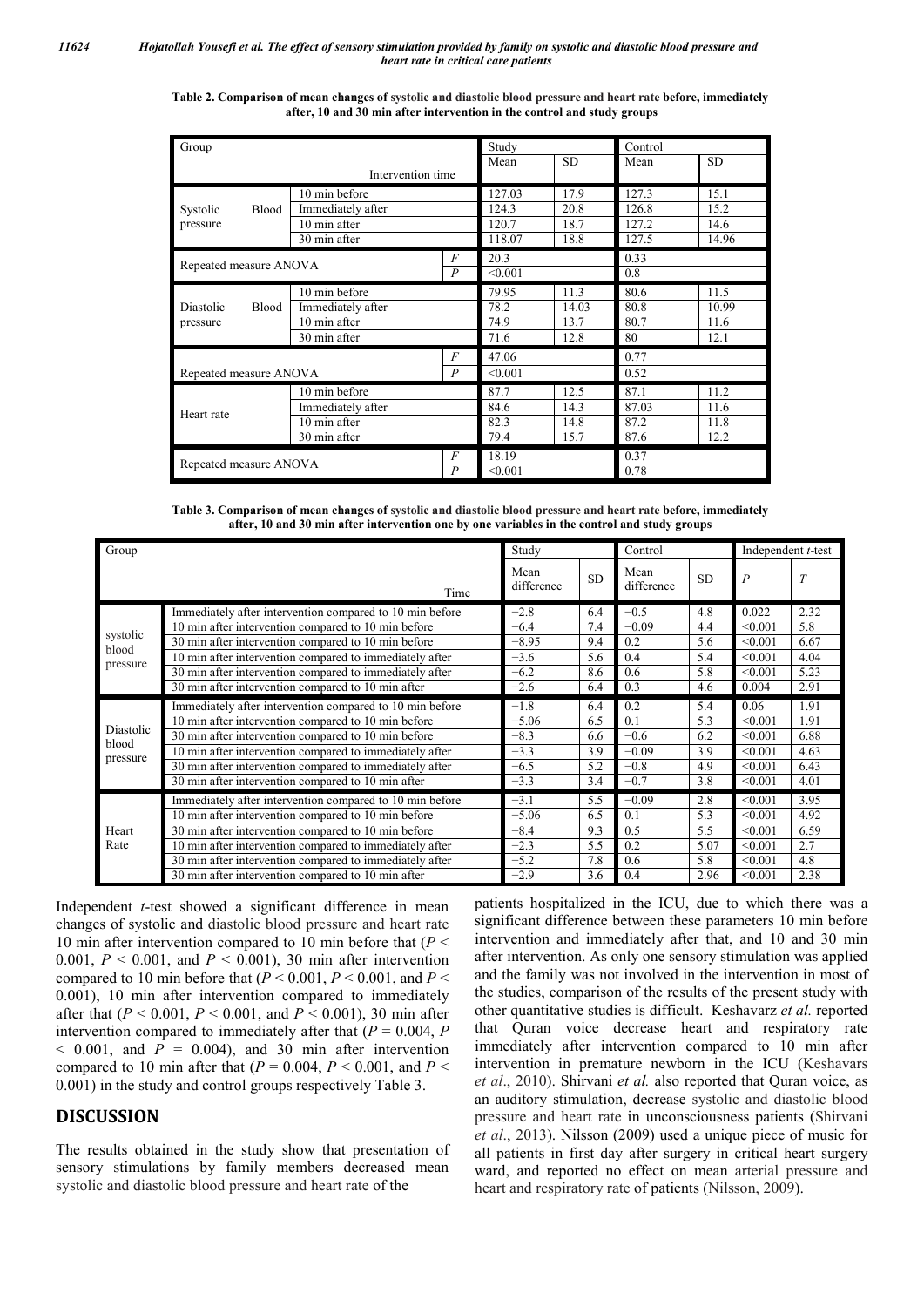The results of Nilsson study are not consistent with the present study. The obtained controversial results can be due to differences in the type of the sensory stimulation, methods of applying them, or unfamiliarity of the stimulations for the patients, as well as differences in patients' cultures and tastes. With regard to hearing stimulation on vital sign, Zeydi used the favorite music of patients and reported that except of diastolic blood pressure and heart rate other parameters changed in the patients hospitalized for open heart surgery (Emami Zeydi *et al*., 2011). Puggina, Silva and Santos showed that sounds of family in home are a better stimulator (Puggina *et al*., 2012). The results are consistent with the present study. Mohammadpour *et al.* reported no effect of reflexology massage on the mean arterial pressure, and heart and respiratory rate of patients with stroke at time points of immediately after and 10 and 30 min after massage. The results show that except decrease in heart rate, other parameters had no significant changed (Mohammadpour *et al*., 2013).

It can be concluded that familiar sensory stimulations can decrease systolic and diastolic blood pressure and heart rate in the ICU, and this decreased can be due to meaningfulness of patients' sensory stimulations, and consequently, lowered secretion of stress hormones and increased activity of parasympathetic system. Therefore, it is suggested to give adequate education to the nurses to include sensory stimulation with participation of the families as a major part of nursing care, although in the hospitals, there is no regular visit to the patients due to specific considerations. Comparison of our findings with other studies in which sensory stimulations were not applied with participation of the family members revealed the difference between these two types of stimulations, which can be associated to increased efficacy of familiar stimulations.

#### **Conclusion**

Based on our results, it can be concluded that administration of sensory stimulations as a non-medical nursing intervention in the ICU, especially if conducted by the family members under the supervision of nurses, can change the unfamiliar stressful environment of the ward to a familiar convenient place for the patients and decrease their systolic and diastolic blood pressure and heart rate. Participation of family members in the process of patient care, even for those hospitalized in the ICU, is helpful.

#### **Acknowledgments**

We greatly appreciate all those who helped us with this research, including the staff of the hospitals of Isfahan University of Medical Sciences, as well as the patients and their families, and the Clinical Research Development Centers of Al-Zahra and Kashani hospitals.

### **REFERENCES**

Abbasi, M., Mohammadi, E. and Sheaykh Rezayi, A. 2009. Effect of a regular family visiting program as an affective, auditory, and tactile stimulation on the consciousness level of comatose patients with a head injury. *Japan Journal of Nursing Science,* 6(1):21-26.

- Available at: http://www.kb.psu.ac.th/psukb/bitstream/2010/ 7097/1/320171.pdf 2013.
- Bassampoor, S.H., Zakerimoghadam, F., Faghihzadeh, S. and Goodarzi, F. 2007. Investigation of the effect of organized auditory stimulation on level of consciousness in comatose patients. *Hayat Journal,* 13(4): 15-22. [persian].
- Besel, J. M. 2006. The effects of music therapy on comfort in the mechanically ventilated patient in the intensive care unit. A thesis submitted in partial fulfillment of the requirements for the degree of Master of Nursing. Montana state university Available at: http://scholarworks. montana.edu/ xmlui/bitstream/ handle/1/919/BeselJ0506. pdf 2013.
- Cambron, J. A., Dexheimer. J. and Coe, P. 2006. Changes in blood pressure after various forms of therapeutic massage: a preliminary study. Journal of Alternative and *Complementary Medicine,* 12(1): 65-70.
- Coyer, F. M., Margaret, K. W., Sharon, M. W. and Bronwyn, A. C. 2007. Nursing care of the mechanically ventilated patient: What does the evidence say? Part two. Intensive and critical care nursing, 23: 71-80.
- Daniel, R., Grendell, R. and Wilkins, F. R. 2010. Nursing fundamentals: Caring and clinical design making, 2nd ed. Delmar Cengage learning.
- Dijkstr,a B. M., Gamel, C., van der Bijl, J. J., Bots, M. L. and Kesecioglu, J. 2009. The effects of music on physiological responses and sedation scores in sedated, mechanically ventilated patients. *Journal of Clinical Nursing*, 19( 8-7): 1030–1039.
- Dijkstra, B. M., Gamel, C., Bijl, J. J., Bots, M. L. and Kesecioglu, J. 2009. The effects of music on physiological responses and sedation scores in sedated, mechanically ventilated patients. *Journal of clinical nursing,* 19: 1030– 1039.
- Edwards, S.H, Sabato, M. 2009. A Nurseś survival guide to critical care. Churchill livinstone/Elsevier.
- Emami Zeydi, A., Jafari, H., Khani, S., Esmaeili, R. Gholipour Baradari, A. 2011. The Effect of Music on the Vital Signs and SpO2 of Patients after Open Heart Surgery: A Randomized Clinical Trial. *J. Mazand Univ Med. Sci.,* 21(82): 73-82[persian].
- Eriksson, T., Bergbom, L. 2007. Visits to intensive care unit patients –frequency, duration and impact on outcome. *British Association of Critical Care Nurses*, 12(1):20-26.
- Hajihosseini, F., Avazeh, A., Elahi, N., Shariati, A. and Souri, H. 2006. The effect of massage on comatose patients' vital signs, hospitalized in intensive care units. *Arak University of Medical Sciences Journal,* 9(3):26-35. [persian].
- Happ, M. B., Swigart, V. A., Tate, J. A., Arnold, R. A., Sereika, S. M., Leslie, A. and Hoffman, L. A. 2007. Family presence and surveillance during weaning from prolonged mechanical ventilation. Heart lung, 36(1)47–57.
- Henricson, M. 2008. Tactile touch in intensive care Nurses' preparation, patients' experiences and the effect on stress parameters. Karlstads University Available at: http://www.diva-portal.org/smash/get/diva2:5595/ FULLTEXT01.pdf 2013.
- Henricson, M., Erson, A., Maatta, S., Segesten, K. and Berglund, A. L. 2008. The outcome of tactile touch on stress parameters in intensive care: A randomized controlled trial. Complementary Therapies in Clinical Practice, 14(4): 244–254.